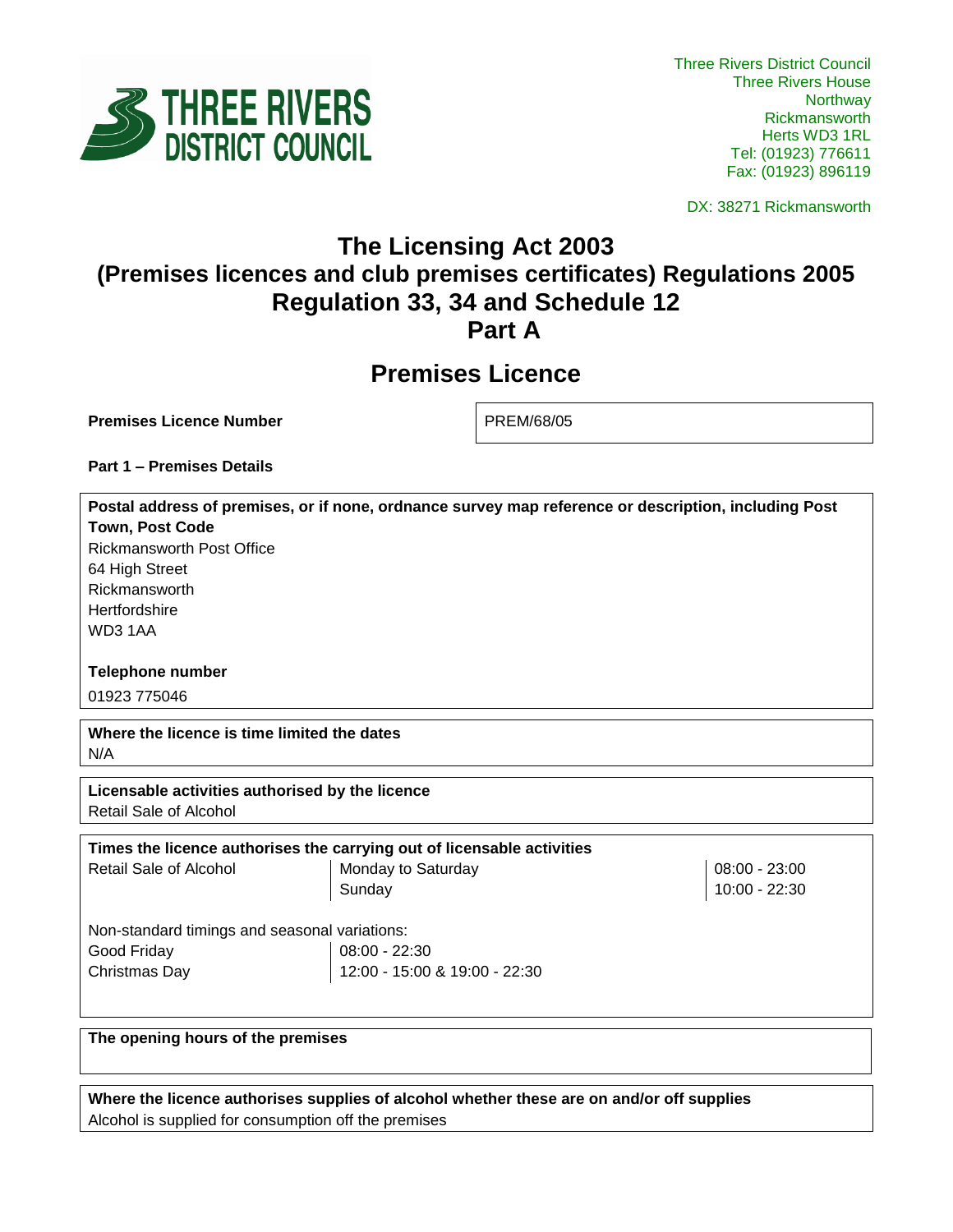### **Part 2**

| Name, (registered) address, telephone number and email (where relevant) of holder of premises licence |  |  |
|-------------------------------------------------------------------------------------------------------|--|--|
| Rea Retail Ltd                                                                                        |  |  |
| 64 High Street                                                                                        |  |  |
| Rickmansworth                                                                                         |  |  |
| Hertfordshire                                                                                         |  |  |
| WD3 1AA                                                                                               |  |  |
|                                                                                                       |  |  |

**Registered number of holder, for example company number, charity number (where applicable)** 11982421



Personal licence no. 01003 issued by Ealing Borough Council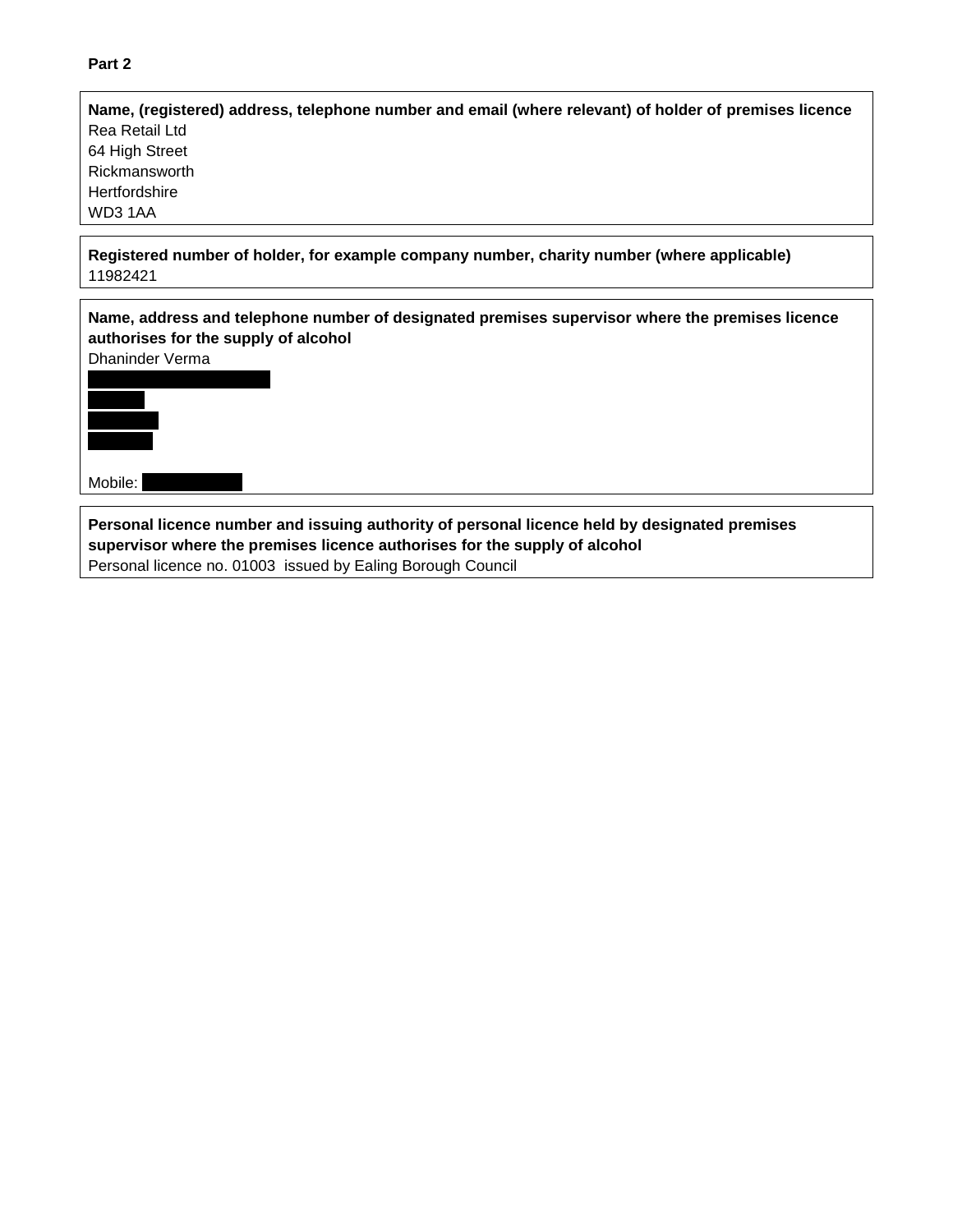#### **Annex 1 – Mandatory conditions**

#### **For the purposes of this schedule**

"the act" means the Licensing Act 2003

"Anti-Social Behaviour" has the meaning given in Section 36 of the Anti-Social Behaviour Act 2003;

"Disability" has the meaning gi8ven in section 1 if the Disability Discrimination Act 1995;

"Relevant Premises" has the meaning given in paragraphs (a) and (b) of the definition in section 153(4) of the

Act (the relevant parts of which are attached to this licence).

#### **Mandatory Condition - s19 of the Licensing Act 2003**

No supply of alcohol may be made under the premises licence;

(a) at a time when there is no designated premises supervisor in respect of the premises licence, or

(b) at a time when the designated premises supervisor does not hold a personal licence or his personal licence is suspended.

Every supply of alcohol under the premises licence must be made by person who holds a personal licence.

#### **MANDATORY CONDITIONS SPECIFIED BY THE LICENSING ACT 2006 (MANDATORY LICENSING CONDITIONS) ORDER 2010 AS AMENDED BY THE LICENSING ACT 2003 (MANDATORY CONDITIONS) (AMENDMENT) ORDER 2014:**

#### **Mandatory Condition 1**

(1) The responsible person must ensure that staff on relevant premises do not carry out, arrange or participate in any irresponsible promotions in relation to the premises.

(2) In this paragraph, an irresponsible promotion means any one or more of the following activities, or substantially similar activities, carried on for the purpose of encouraging the sale or supply of alcohol for consumption on the premises—

(a) games or other activities which require or encourage, or are designed to require or encourage, individuals to—

(i) drink a quantity of alcohol within a time limit (other than to drink alcohol sold or supplied on the premises before the cessation of the period in which the responsible person is authorised to sell or supply alcohol), or

(ii) drink as much alcohol as possible (whether within a time limit or otherwise);

(b) provision of unlimited or unspecified quantities of alcohol free or for a fixed or discounted fee to the public or to a group defined by a particular characteristic in a manner which carries a significant risk of undermining a licensing objective;

(c) provision of free or discounted alcohol or any other thing as a prize to encourage or reward the purchase and consumption of alcohol over a period of 24 hours or less in a manner which carries a significant risk of undermining a licensing objective;

(d) selling or supplying alcohol in association with promotional posters or flyers on, or in the vicinity of, the premises which can reasonably be considered to condone, encourage or glamorise anti-social behaviour or to refer to the effects of drunkenness in any favourable manner;1. A relevant person shall ensure that no alcohol is sold or supplied for consumption on or off the premises for a price which is less than the permitted price.

(e) dispensing alcohol directly by one person into the mouth of another (other than where that other person is unable to drink without assistance by reason of disability).

#### **Mandatory Condition 2**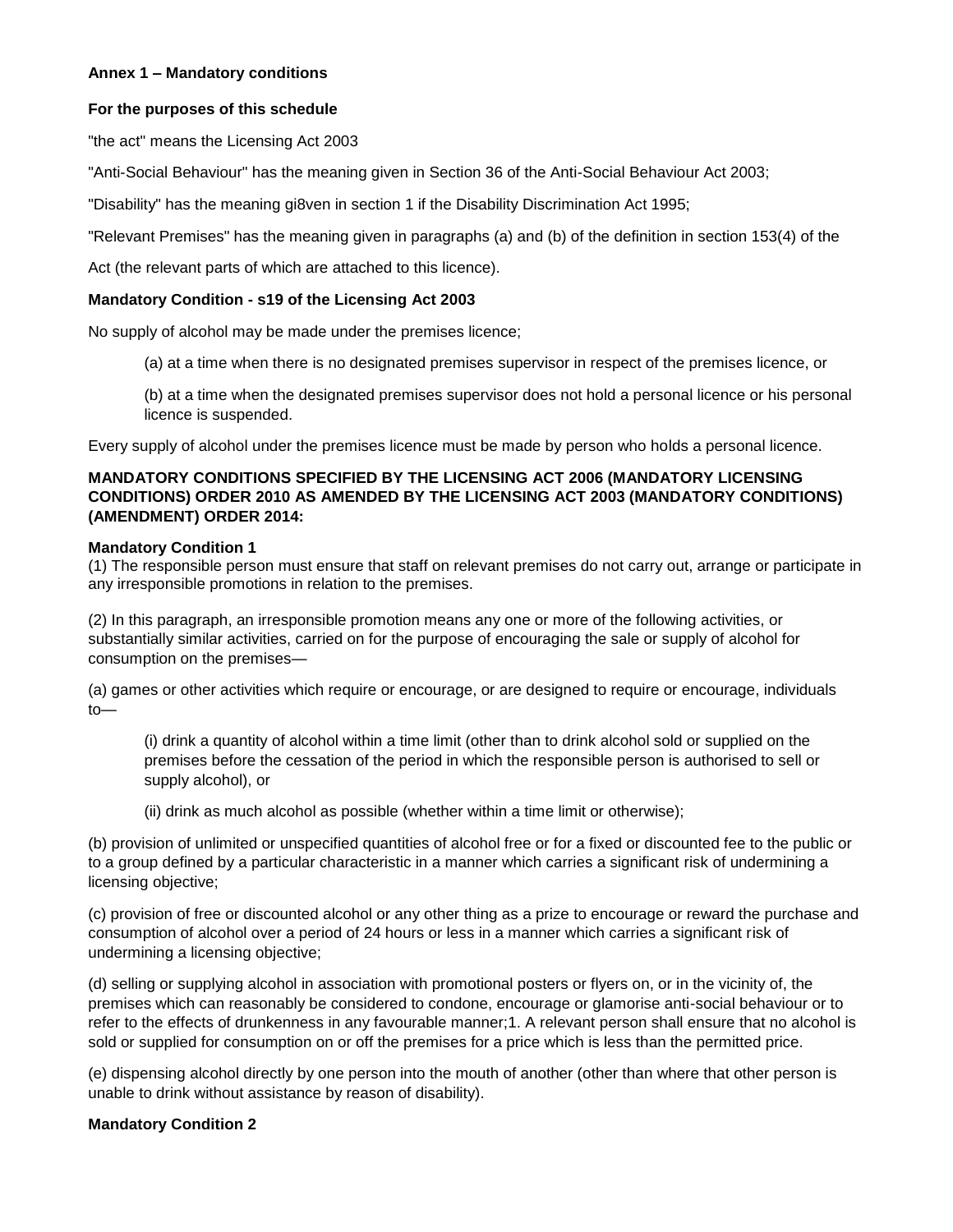The responsible person must ensure that free potable water is provided on request to customers where it is reasonably available.

#### **Mandatory Condition 3**

(1) The premises licence holder or club premises certificate holder must ensure that an age verification policy is adopted in respect of the premises in relation to the sale or supply of alcohol.

(2) The designated premises supervisor in relation to the premises licence must ensure that the supply of alcohol at the premises is carried on in accordance with the age verification policy.

(3) The policy must require individuals who appear to the responsible person to be under 18 years of age (or such older age as may be specified in the policy) to produce on request, before being served alcohol, identification bearing their photograph, date of birth and either—

- (a) a holographic mark, or
- (b) an ultraviolet feature.

#### **Mandatory Condition 4**

The responsible person must ensure that—

(a) where any of the following alcoholic drinks is sold or supplied for consumption on the premises (other than alcoholic drinks sold or supplied having been made up in advance ready for sale or supply in a securely closed container) it is available to customers in the following measures—

- (i) beer or cider: ½ pint;
- (ii) gin, rum, vodka or whisky: 25 ml or 35 ml; and
- (iii) still wine in a glass: 125 ml;

(b) these measures are displayed in a menu, price list or other printed material which is available to customers on the premises; and

(c) where a customer does not in relation to a sale of alcohol specify the quantity of alcohol to be sold, the customer is made aware that these measures are available."

#### **Mandatory Condition 5**

1. A relevant person shall ensure that no alcohol is sold or supplied for consumption on or off the premises for a price which is less than the permitted price.

2. For the purposes of the condition set out in paragraph 1—

- (a) "duty" is to be construed in accordance with the Alcoholic Liquor Duties Act 1979(a);
- (b) "permitted price" is the price found by applying the formula—

 $P = D + (D \times V)$ 

where—

(i) P is the permitted price,

(ii) D is the amount of duty chargeable in relation to the alcohol as if the duty were charged on the date of the sale or supply of the alcohol, and

(iii) V is the rate of value added tax chargeable in relation to the alcohol as if the value added tax were charged on the date of the sale or supply of the alcohol;

(c) "relevant person" means, in relation to premises in respect of which there is in force a premises licence—

(i) the holder of the premises licence,

(ii) the designated premises supervisor (if any) in respect of such a licence, or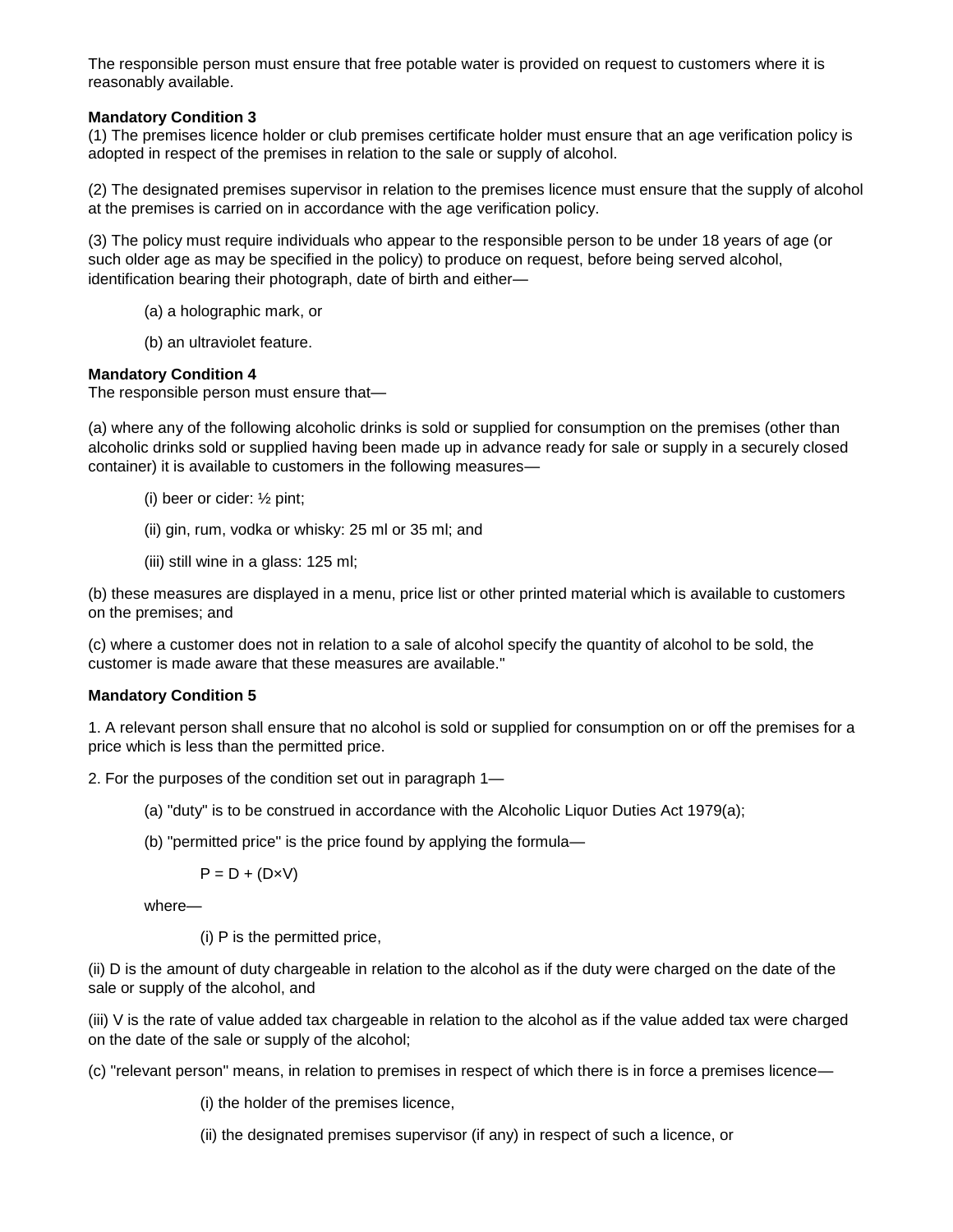(iii) the personal licence holder who makes or authorises a supply of alcohol under such a licence;

(d) "relevant person" means, in relation to premises in respect of which there is in force a club premises certificate, any member or officer of the club present on the premises in a capacity which enables the member or officer to prevent the supply in question; and

(e) "valued added tax" means value added tax charged in accordance with the Value Added Tax Act 1994(a).

3. Where the permitted price given by Paragraph (b) of paragraph 2 would (apart from this paragraph) not be a whole number of pennies, the price given by that sub-paragraph shall be taken to be the price actually given by that sub-paragraph rounded up to the nearest penny.

4. (1) Sub-paragraph (2) applies where the permitted price given by Paragraph (b) of paragraph 2 on a day ("the first day") would be different from the permitted price on the next day ("the second day") as a result of a change to the rate of duty or value added tax.

(2) The permitted price which would apply on the first day applies to sales or supplies of alcohol which take place before the expiry of the period of 14 days beginning on the second day.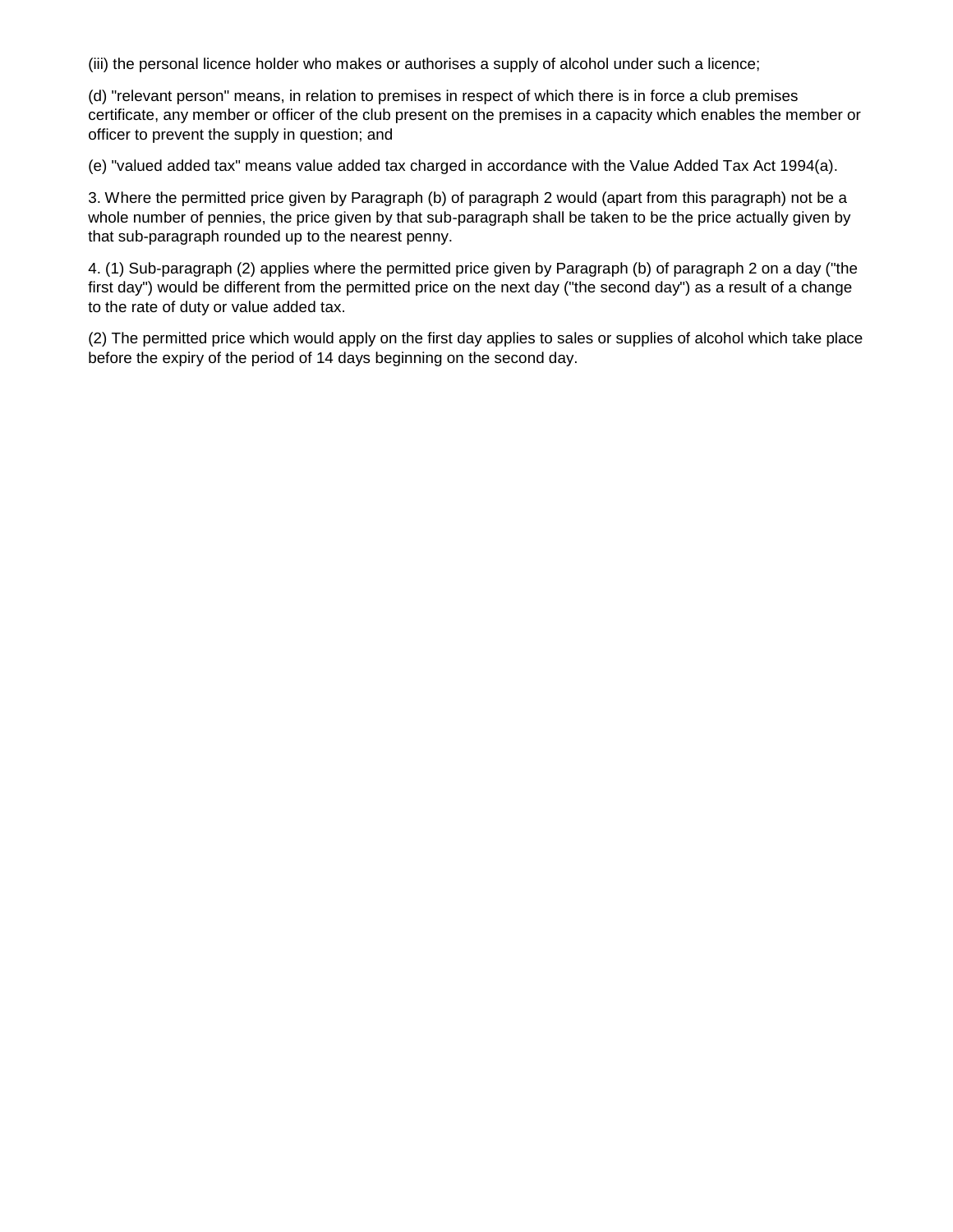#### **Annex 2 – Conditions consistent with the Operating Schedule**

- 1. The premises shall install and maintain a CCTV system. All entry, exit and point of sale areas will be covered by the cameras, and the images shall enable frontal identification of every person entering in any light condition. The system shall continually record whilst the premises is open for licensable activities and during all times when staff and customers remain on the premises. All recordings shall be stored for a minimum period of 31 days with date and time stamping. Recordings shall be made available to a Police officer or an authorised officer of the licensing authority upon request throughout the preceding 31 day period, providing that such requests are in connection with the prevention or detection of crime.
- 2. A staff member from the premises who is conversant with the operation of the CCTV system shall be on the premises at all times when the premises are open to the public. This staff member shall be able to show a Police officer or an authorised officer of the licensing authority data or footage upon request.
- 3. The premises shall keep a suitable store of necessary recording media (such as DVD's, SD cards or similar) to enable footage to be recorded from the CCTV system and provided to an authorised officer of the licensing authority or Police officer upon demand.
- 4. ALL faults/defects in the CCTV system must be reported to Hertfordshire Constabulary within one day of the fault being discovered. The notification must be made to the Hertfordshire Constabulary nonemergency telephone number of 101 and a log number obtained from the Police and recorded in the premises' incident book. Three Rivers District Council Licensing Unit must also be notified as soon as reasonably practicable.
- 5. All faults with the CCTV system shall be repaired as soon as possible and in any case within two working days after which time, if the system is still inoperative no licensable activities shall take place without the agreement of the Watford Police Licensing Unit and the licensing authority until the fault is rectified.
- 6. No sale of alcohol will take place outside the permitted hours as shown on the licence.
- 7. All spirits will be kept behind the counter
- 8. Staff will be trained regularly on licensing provisions, age verification, as well as workplace health and safety, and records of all training will be kept.
- 9. Deliveries, and emptying of bins/placing of waste including bottles into receptacles outside the premises will not take place during late evening, at night or early morning, to minimise noise nuisance.
- 10. The premises will operate a Challenge 25 Policy for sales of alcohol. No sale of alcohol will be made to anyone that cannot produce the acceptable form of photographic ID such as a passport, photo driving licence, military ID and PASS accredited proof of age cards.
- 11. Challenge 25 poster(s) shall be displayed clearly in the shop
- 12. A refusal book will be kept to record all details of refused alcohol sales, and will be made available to authorised officers on request
- 13. All smoke detectors, fire extinguishers, emergency lights and fire alarms will be and maintained properly. Fire escape routes and exits will have signage installed. All safety certificates and inspection reports will be kept and made available for inspection by any authorised officers.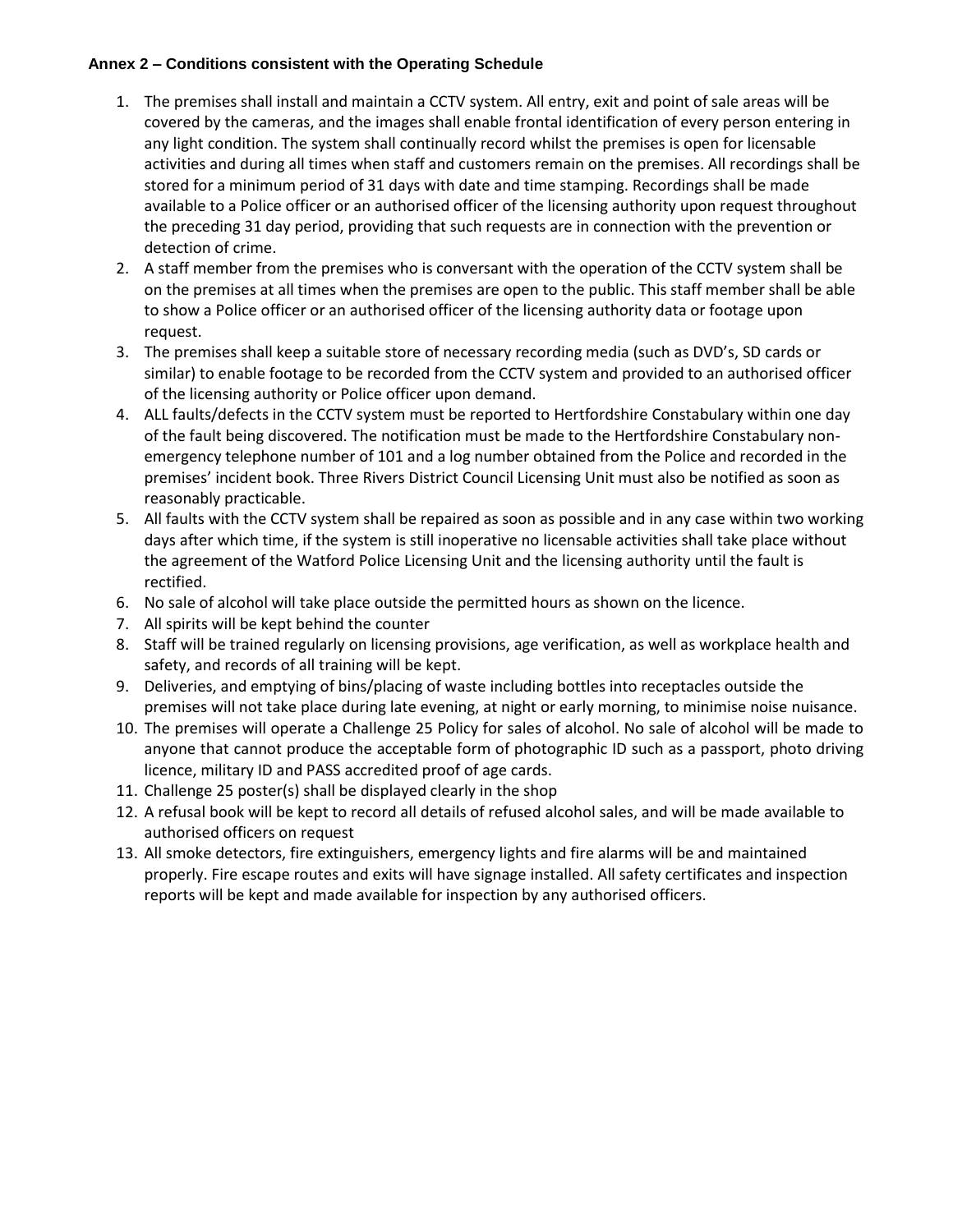#### **Annex 3 – Conditions attached after a hearing by the licensing authority**

#### **Annex 4 – Plans**

As per drawing dated 15.01.2010, drawing no. 1

#### **Amendments**

20/10/2010 – Premises is known as Mace Express (Ex Spar) and additional mandatory conditions added. 29/10/2014 – Premises licence transferred from Mr Paramjit Kellay & Mr Robert Wilmot, and Designated Premises Supervisor (DPS) varied from Paramjit Kellay. New additional mandatory conditions added. 27/07/2021 – Transfer of premises licence from Rickmansworth Enterprises Ltd. Mandatory conditions updated. New schedule of conditions agreed with licence holder. Change of name of premises from Mace Express.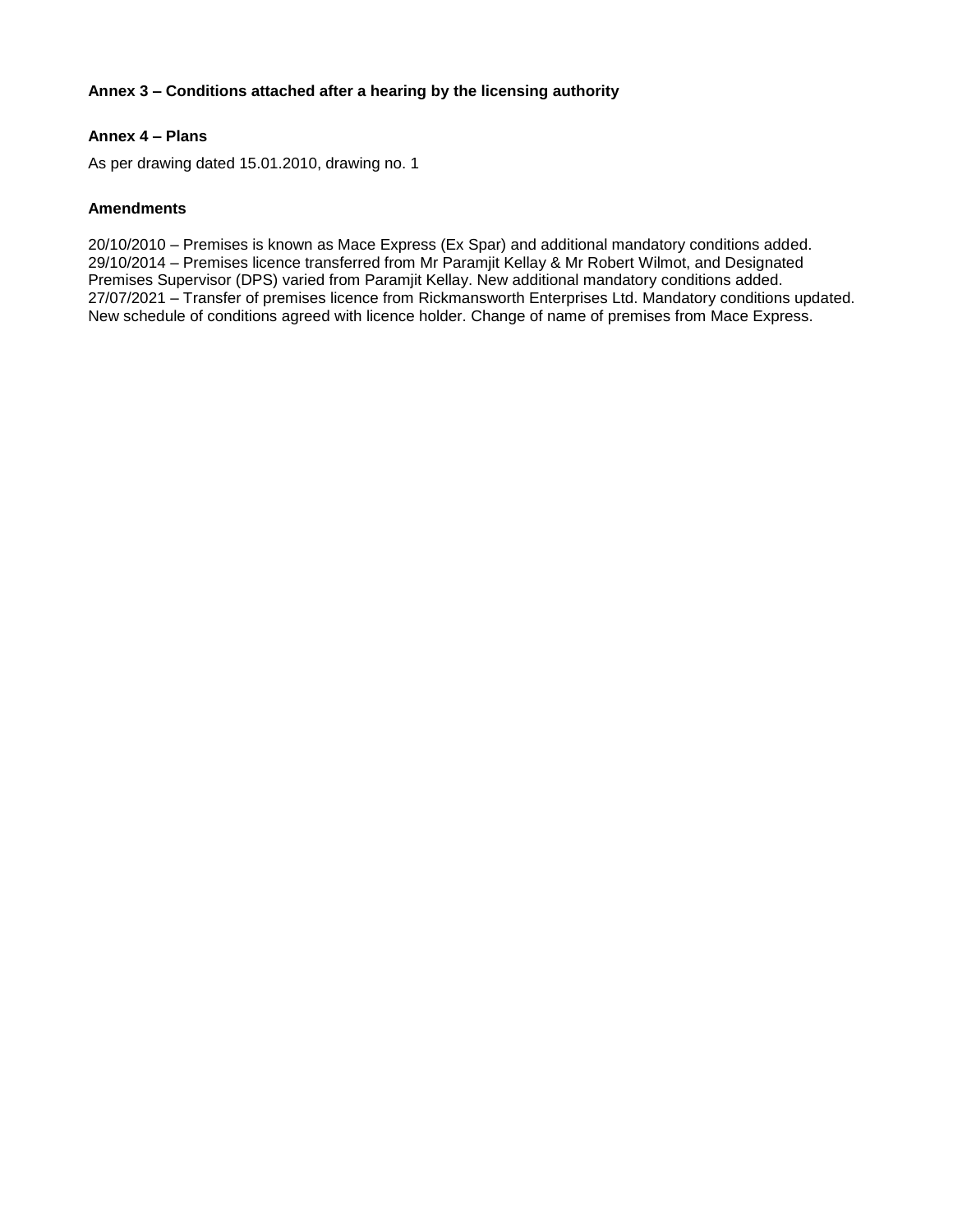

Three Rivers District Council Three Rivers House Northway Rickmansworth Herts WD3 1RL Tel: (01923) 776611

DX: 38271 Rickmansworth

# **The Licensing Act 2003 Part B Premises Licence Summary**

| <b>Premises Licence Number</b>                                                                                                                                                                                                                                                      | PREM/68/05                     |  |  |  |
|-------------------------------------------------------------------------------------------------------------------------------------------------------------------------------------------------------------------------------------------------------------------------------------|--------------------------------|--|--|--|
| <b>Part 1 - Premises Details</b>                                                                                                                                                                                                                                                    |                                |  |  |  |
| Postal address of premises, or if none, ordnance survey map reference or description, including Post<br><b>Town, Post Code</b><br><b>Rickmansworth Post Office</b><br>64 High Street<br>Rickmansworth<br>Hertfordshire<br>WD31AA<br><b>Telephone number</b><br>01923 775046         |                                |  |  |  |
| Where the licence is time limited the dates<br>N/A                                                                                                                                                                                                                                  |                                |  |  |  |
| Licensable activities authorised by the licence<br>Retail Sale of Alcohol                                                                                                                                                                                                           |                                |  |  |  |
| Times the licence authorises the carrying out of licensable activities                                                                                                                                                                                                              |                                |  |  |  |
| Retail Sale of Alcohol<br>Monday to Saturday<br>Sunday<br>Non-standard timings and seasonal variations:                                                                                                                                                                             | 08:00 - 23:00<br>10:00 - 22:30 |  |  |  |
| Good Friday<br>08:00 - 22:30<br>Christmas Day<br>12:00 - 15:00 & 19:00 - 22:30                                                                                                                                                                                                      |                                |  |  |  |
| The opening hours of the premises                                                                                                                                                                                                                                                   |                                |  |  |  |
| Where the licence authorises supplies of alcohol whether these are on and/or off supplies<br>Alcohol is supplied for consumption off the premises                                                                                                                                   |                                |  |  |  |
| Name, (registered) address, telephone number and email (where relevant) of holder of premises licence<br>Rea Retail Ltd<br>64 High Street<br>Rickmansworth<br>Hertfordshire<br>WD31AA<br>Registered number of holder, for example company number, charity number (where applicable) |                                |  |  |  |

11982421